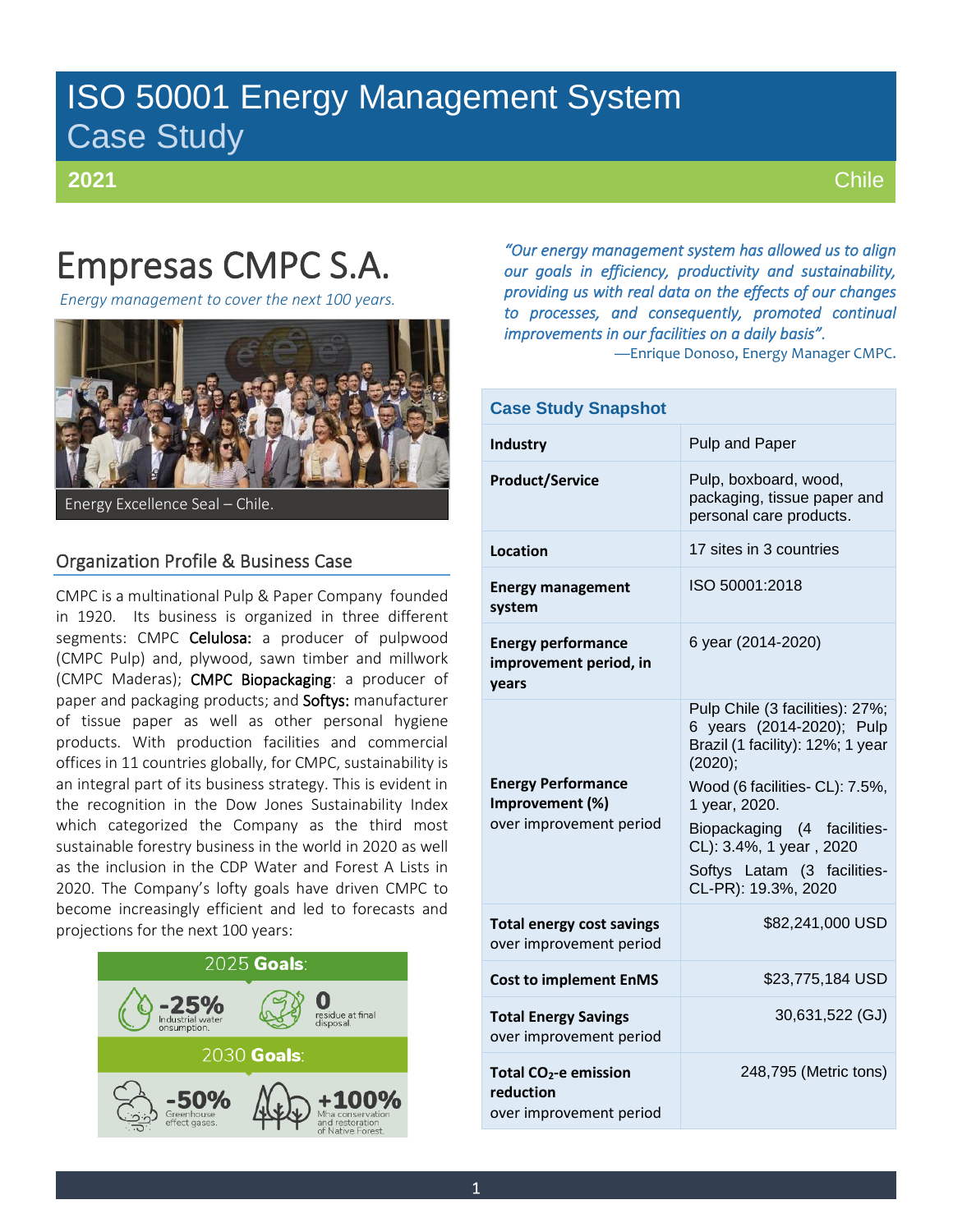### Energy Management System

CMPC has 22 production plants certified under ISO 50001:2018; those plants manage 95% of all energy consumption, equivalent to 34.938 GWh/year. The first business unit to implement the Energy management System (EnMS) was CMPC Celulosa in 2014, and has been recertified twice since then. Originally the goal was to reduce the energy purchase per ton of pulp by 20% by the year 2020. The results were such that the goal was achieved in 2017.

Every time a new plant was integrated into the ISO 50001 implementation plan the plant as a whole was set the challenge to improve on global energy performance by a minimum of 5%, investing no more than necessary to measure progress. All the new plants surpassed the goal, fruit of their commitment and multidisciplinary teamwork.

# Business Benefits

Since 2014 CMPC has continually increased benefits associated with the EnMS implementation plan, a plan in line with ISO 50001:2018. 2020 plans now consider the integration of energy management into Operational Excellence. The following are the accrued energy, financial and environmental benefits due to energy management in each of CMPC's business units from the year each was certified with ISO 50001, to the end of 2020.

| <b>Business:</b> | <b>Energy</b><br>Performance<br>improvement<br>(96) | Energy<br>savings<br>(GWh) | Economic<br>savings<br>[USD]X 1000 | <b>Estimation of</b><br>avoided CO2<br>emissions<br>[t CO2 e] |
|------------------|-----------------------------------------------------|----------------------------|------------------------------------|---------------------------------------------------------------|
| Celulosa         | 25.5%                                               | 8.415                      | 79.111                             | 230,379                                                       |
| Softys           | $-5.1%$                                             | 56,8                       | 1,761                              | 16,507                                                        |
| Biopackaging     | 3.4%                                                | 36.7                       | 1.369                              | 1.909                                                         |
|                  | <b>TOTAL</b>                                        | 8,509                      | 82,241                             | 248,795                                                       |

Unlike other industries and organizations, at CMPC energy management is integrated into operational excellence. One of the ways the Company has approached the relationship between operational and energy performance is through management indicators. The main indicator for operational management is "Overall Equipment Effectiveness", which breaks down into the following:

## $0EE = availability x performance x quality$

This indicator allows the user to assess how much of a productive advantage is achieved at a particular organization, process or asset, in other words, how efficient it is in terms of its purpose. Given the previous, monitoring this indicator is a strategic measure with goals defined at the highest echelon of the Company, in service of improving on productivity.

With the intention of making energy efficiency yet another component of process optimization, CMPC has established a mathematical relationship between energy and operational performance. The mathematics quantify, plan and predict energy savings.



Joining operational excellence and energy performance has enabled faster understanding of how operational areas impact on energy management, assigning responsibilities and adding energy to the list of work duties. In this manner they avoid duplicity in administrative work loads at a rate of approximately 40% of all tasks associated with ISO 50001:2018.

It is under this same concept that operational variables are assessed for their impact on Significant Energy Use. Using statistical tools one determines the level of significance in the variables of a determined process, to which are assigned the responsibilities of tracking those variables. The latter has led to energy savings in 2020, product of quantifiable operational improvements, to the tune of 64,338 [MWh/year], equivalent to \$885,000 USD in the CMPC Celulosa business unit. In Celulosa integration into operational excellence has been active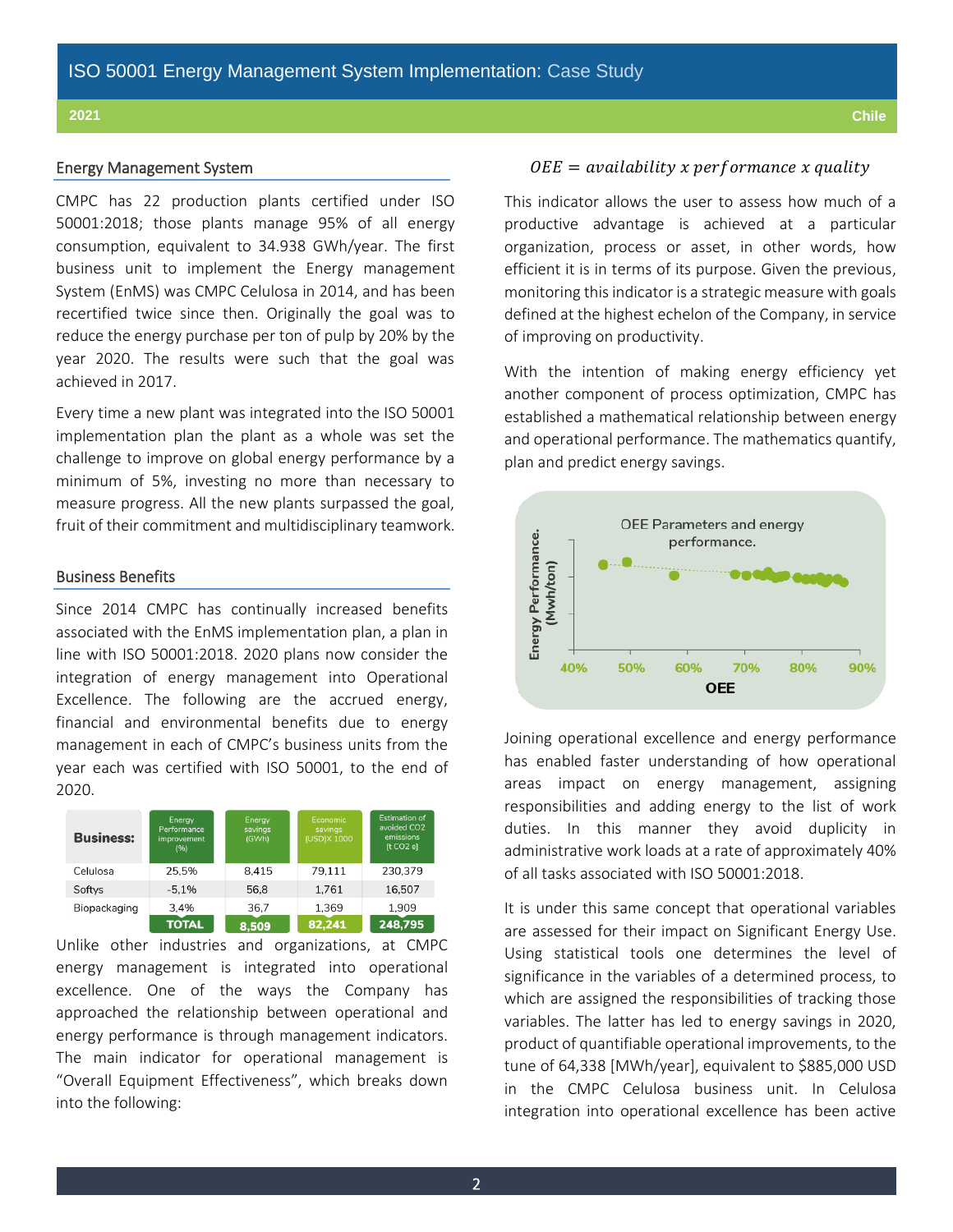for over a year. In addition, good practices are transferred to every plant when the respective corporate area managing EnMS are working on multiple sites. This maximizes the benefits obtained from replicable projects. To date, CMPC has recorded savings over MMUSD\$82, having invested MUSD\$23.8, which is in itself evidence of maximizing profit from resources.

# Plan

The strategic plan for energy management at CMPC has been in effect for six years, a plan that considers and includes the following timeline and stages:



The implementation plan was designed internally at CMPC, and sets the following phases:

# 1. Learning

The objective driving this phase was to certify all three pulp plants in Chile under ISO 50001, which account to 55% of energy consumption. The results were so very encouraging (over 20% improvement in energy performance over 3 years) that the initiative was then expanded to every plant in all three business units, independent of size, production and energy consumption.

Parallel to the previous, CMPC implemented the first waves of the pillars of Operational Excellence at CMPC Celulosa plants.

## 2. Expansion

In this stage the goal was to certify at least one plant in each business unit under ISO 50001. This was first materialized in Softys Uruguay (in 2016) and in Biopackaging – Sack Kraft Chile (in 2018). This led to the inevitable conclusion that the benefits of implementing EnMS under ISO 50001 were significant, independent of the size of the facilities or business unit. This laid the foundation for a more aggressive implementation of the plan in the next phase as an integral part of the Corporate Policy.

# 3. Consolidation

This stage consisted in consolidating energy management as a corporate policy for the organization. The goal was to certify under ISO 50001:2018 at least 90% of all energy consumption for CMPC in 2020. This meant certifying the EnMS for 19 plants over the course of a 2-year period, and updating to the 2018 version of ISO 50001 for all the plants that had been certified under the 2011 issuance of the standard.

Parallel to the previous, implementation of operational excellence was also expanded to other CMPC Biopackaging and Softys plants.

### 4. Integration

As a byproduct of the maturity of EnMS, great potential for integration was detected between the organization's model for operational excellence and EnMS.

That is why this particular phase is centered on analyzing and structuring the integration process between both management models at CMPC Celulosa. To that end, the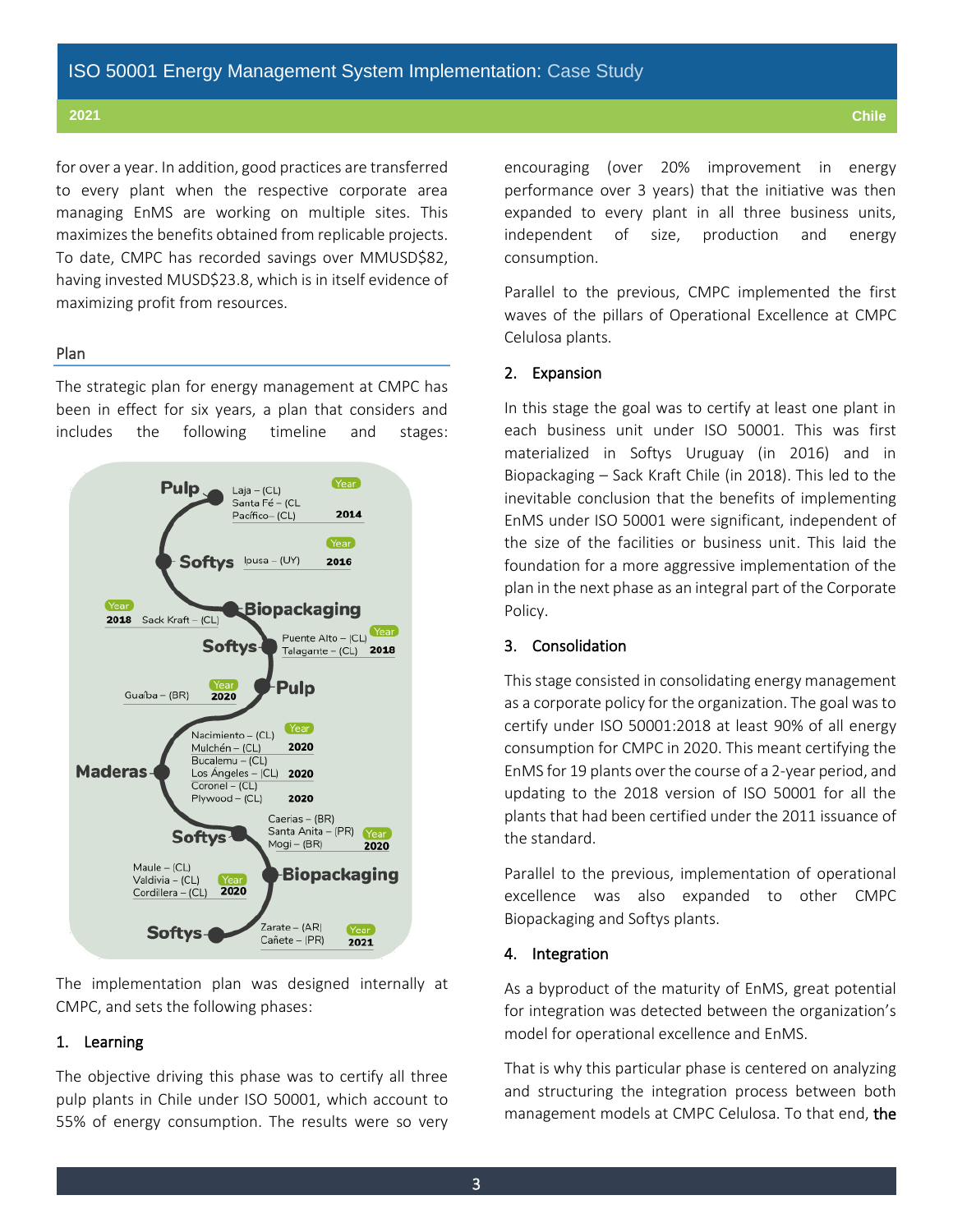# Corporate Energy Efficiency team was in charge of leading the previously described integration process.

The plan also considered support from advising consultancies to train personnel, develop plans, establish energy performance indicators, develop energy revision and balance and launch improvement projects.

The team also has a leader placed in each of the plants, which is responsible for energy management at the facility and reliant on varying operational and transversal areas. These positions act as change agents backed by top-tier management.

An important part of the success is due to the transfer of knowledge from the lessons learned. These lessons are perennially transmitted onward to the teams and leaders at each facility, ensuring permanent evolution towards continuous improvement.

# Context for Energy at CMPC

As described earlier, the implementation of EnMS was made a priority according to the organization's energy consumption at their respective business units.



For pulp, the main energy sources are: fuel oil, biomass and black liquor, all used to generate steam for cogeneration and other processes. For Biopackaging, the main energy sources are natural gas and electricity, used in the steam boilers and paper machines. This is similar to what happens in Softys, another core business that shares the same prioritized energy needs for boilers and paper machines, with the majority of steam channeled through yankee cylinders.

During the implementation of each EnMS, the larger part of traceability of energy consumption is done through

measuring, which had to be reinforced in improvement cycles. This was reflected in the result of energy and operational management over shorter terms, which meant being able to rely on fast reaction times when faced with divergence from the norm. On the other hand, the plants have a control center for critical operational variables, among which are those of significant impact such as: lime kiln temperature (Pulp), excess air in boilers (Transversal), paper machine speed and hood air pressure, (Softys).

Improvement measures that impact on Significant Uses must be a priority within action plans for goals and objectives. This considers both projects and measures taken with and without investment, implemented for the main purpose of improving on energy and efficiency, or rather to improve on productivity or operational continuity, but that, regardless, still have a significant impact on energy performance; meaning they should be analyzed taking that trait into consideration. To date, we have observed that half of energy savings were accumulated from process optimizations and operational performance, both of which typically don't require large investments. However, at a global level in CMPC, close to 23.7 MMUSD have already been invested to improve on measuring, technologically updating equipment and processes, consulting and engineering.

In the case of CMPC Celulosa, 2 MMUSD were approved for 2021, and will be exclusively assigned to energy efficiency projects. These projects are intended to encourage plants to propose ideas for improvements on energy performance, and materialize those plans without having to compete with projects of another nature or with regulatory commitments. We have proof that the experience has been adopted enthusiastically in different plants.

*"Our proven model for operational excellence ensures support for business results and helps improve on them continually via cultural change. Therefore, I am convinced of the value of integrating EnMS to boost the demanding challenges of sustainability the company has committed to."* 

—Francisco Ruiz Tagle, CEO CMPC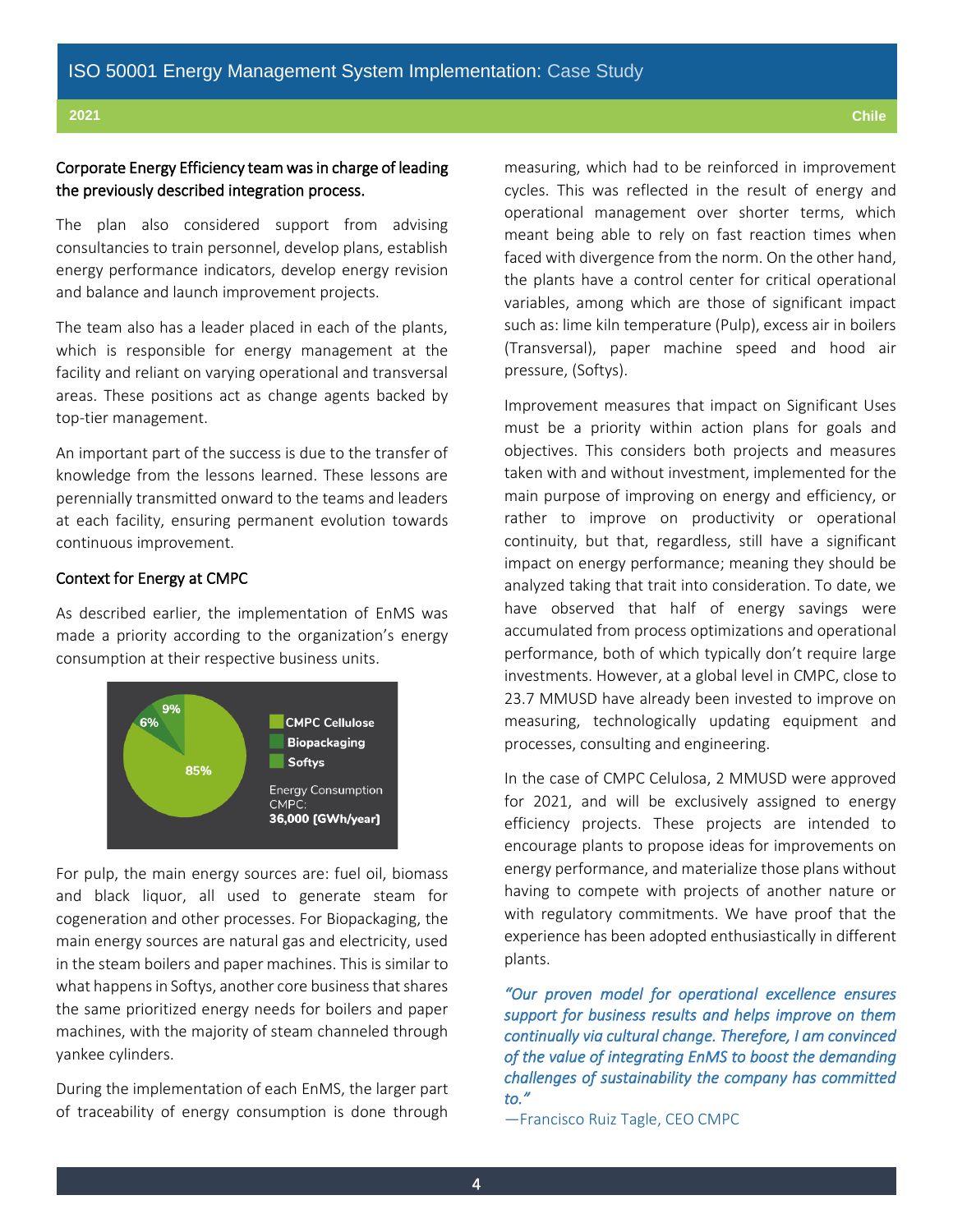# Do, Check, Act

To implement EnMS the Company has put together multidisciplinary management teams from the areas of processes, maintenance, production, operational excellence, among others. The Corporate Energy Efficiency team coordinates activities with the plant Energy team and cross-sectional areas, such as the departments of communication, acquisitions, engineering, legal, risk and human resources. Every Energy Management team has a highly trained leader on site at the plant, whichr belongs to a key area for energy consumption in an effort to bridge the gap between EnMS and processes. The Energy Management team is trained in ISO 50001, energy audits and internal audits and to date, CMPC has over 40 collaborators trained as leading or internal auditors in ISO 50001 IRCA.

The energy baseline and respective performance indicators are built on the basis of lineal regression analysis to guarantee accurate energy projections. Indicators are monitored constantly and are reported to top-management on a monthly basis. However, variables for operational control are monitored on a day-to-day basis for the purpose of maintaining operational standards. To that effect, CMPC uses the SDCA cycle (Standard, Do, Check, Act) which for every critical action determines which are the process variables that significantly impact on energy performance. The data is obtained from monitoring systems and controls such as DCS, SCADA and PI; these measurements are planned and include maintenance and calibration to ensure precision and accuracy.

Each one of these variables must have a Standard Operational Procedure which must indicate the way in which to operate, an acceptable range of operation and how to act when the variables stray out of range. The previous allows, at the same time, for greater operational and energy control. The behavior of those variables is the responsibility of each associated area.

In the event of indicators deviating beyond the expected, it activates Root Cause Analysis using the "5 whys" or Ishikawa, depending on how critical the variable is. New projects may arise from these analyses and be considered as part of the PDCA (Plan, Do, Check, Act) improvement cycle.

In this manner, energy performance improves thanks to operational control, asset management and improvement projects. As mentioned earlier, each facility with an EnMS plan was oriented towards the goal of improving on energy performance by 5% in the first year, which was fulfilled by 100% of the 22 EnMS facilities to date. After this, goals are established in accordance with energy revisions and planned improvement projects. These objectives are monitored on a monthly basis in management meetings, which promotes maintaining updated energy action plans where projected energy consumption is compared using the baseline with real consumption. The goal is to cover savings generated by improvement projects and current state of progress.

The elements related to context, risk analysis, identification and assessment of legal requirements are all executed in coordination with cross-section areas and the Corporate Energy Efficiency team, in conjunction with energy management teams. Processes audits are exhaustive and implemented by independent third parties via international accreditation agencies.

# The keys to improving energy performance.

In the over 6 years of experience in energy management with certified EnMS, certain key elements have come to the forefront to guarantee success in effective energy performance. These key aspects are recommended for companies taking their first steps in energy management. One of the main aspects is to maintain corporate leadership, with long-term commitments and resources in line with ambition. In addition, having a specialized area also allows knowledge transfer and good practices between facilities, mitigating knowledge management risks and increasing efficiency in resources and duplicability. This also provides an extra measure of reliability to sites that start their own experience in energy efficiency within their own organizations. On the